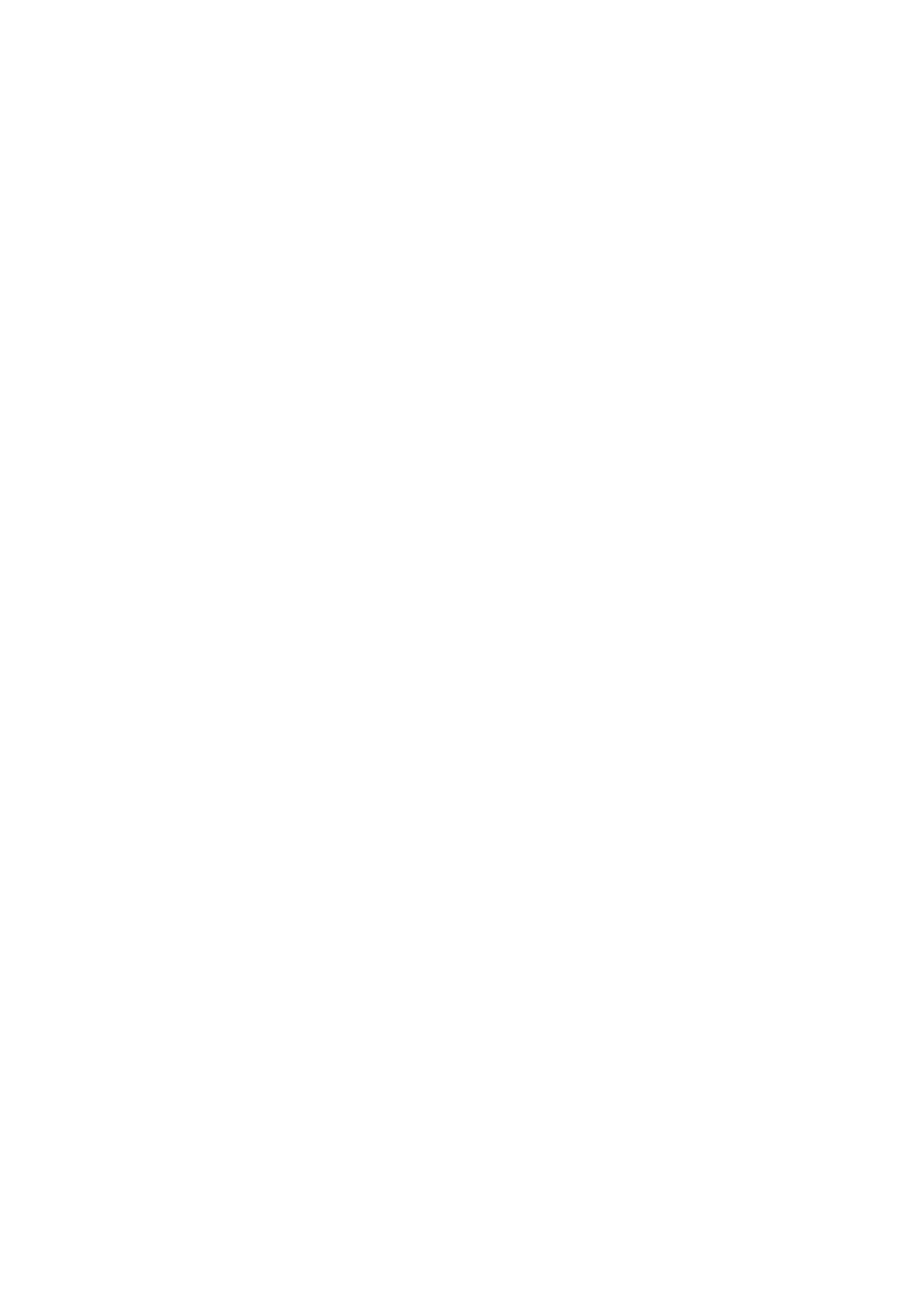## **Efficient blue light-emitting diodes leading to bright and energy-saving white light sources**

Light-emitting diodes (LEDs) are narrow-band light sources based on semiconductor components, with wavelengths ranging from the infrared to the ultraviolet. The first LEDs were studied and constructed during the 1950s and 1960s in several laboratories. They emitted light at different wavelengths, from the infrared to the green. However, emitting blue light proved to be a difficult task, which took three more decades to achieve. It required the development of techniques for the growth of high-quality crystals as well as the ability to control p-doping of semiconductors with high bandgap, which was achieved with gallium-nitride (GaN) only at the end of the 1980s. The development of efficient blue LEDs also required the production of GaN-based alloys with different compositions and their integration into multilayer structures such as heterojunctions and quantum wells.

The invention of efficient blue LEDs has led to white light sources for illumination. When exciting a phosphor material with a blue LED, light is emitted in the green and red spectral ranges, which, combined with the blue light, appears as white. Alternatively, multiple LEDs of complementary colours (red, green and blue) can be used together. Both of these technologies are used in today's high-efficiency white electroluminescent light sources. These light sources, with very long lifetimes, have begun to replace incandescent and fluorescent lamps for general lighting purposes. Since lighting represents 20-30% of our electrical energy consumption, and since these new white light sources require ten times less energy than ordinary light bulbs, the use of efficient blue LEDs leads to significant energy savings, of great benefit to mankind.

This year's Nobel Prize in Physics honours the inventors of efficient blue LEDs: I. Akasaki, H. Amano and S. Nakamura.

## **Early history**

The first report of electrically generated light by emission from a solid-state device came from H.J. Round working at Marconi Electronics in 1907 [1]. He applied voltage across two contacts on a carborundum (SiC) crystal. At low voltages yellow light was observed, but more colours were emitted at higher voltages. Electroluminescence was also studied by O. Losev (1903-1942), a device physicist in the Soviet Union, who in the 1920s and 1930s published several articles in international journals on electroluminescence from carborundum [2]. These developments took place prior to the formulation of the modern theory of electronic structure of solid-state materials.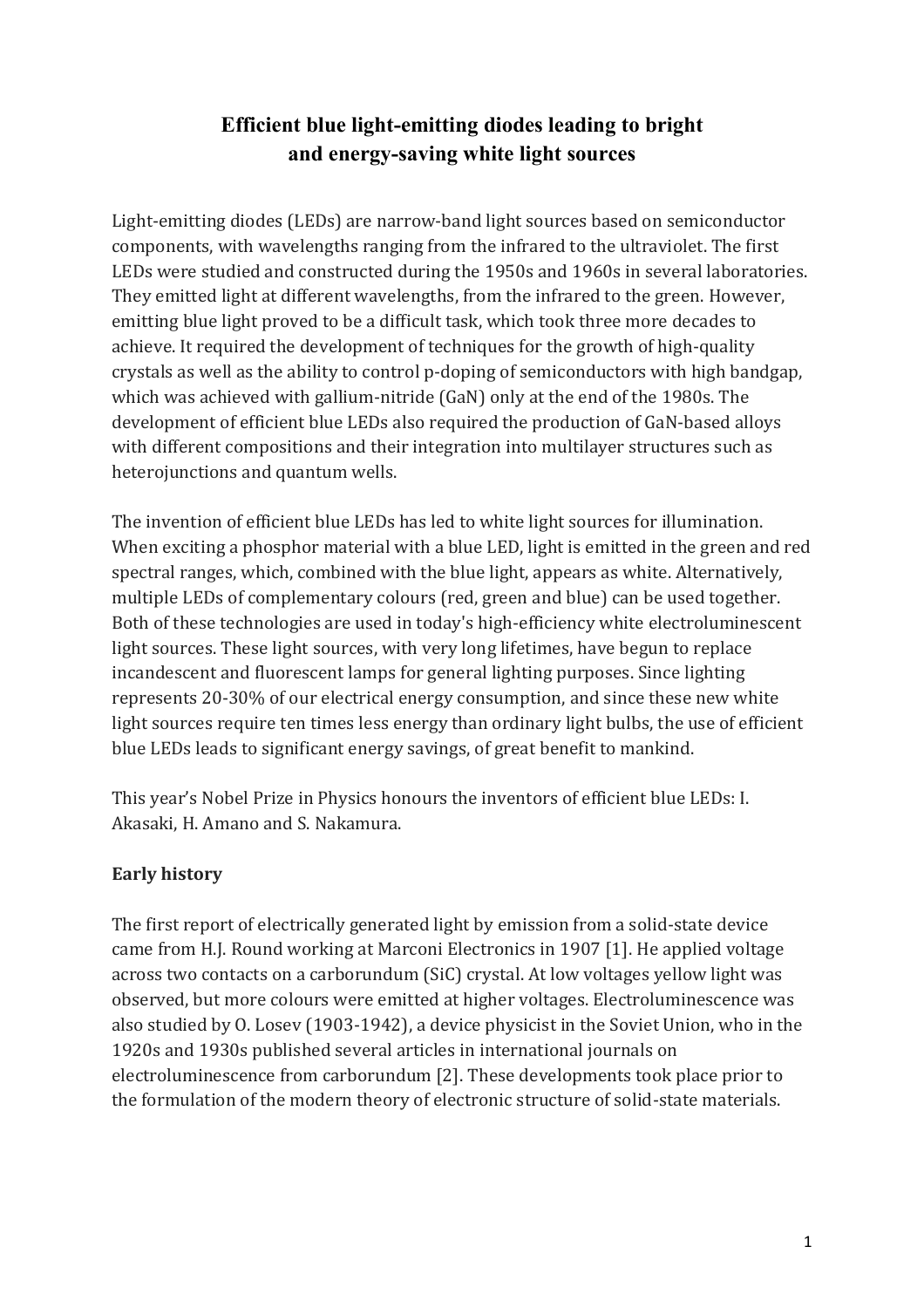

The understanding of the physics of semiconductors and p-n junctions progressed during the 1940s, leading to the invention of the transistor at Bell Telephone Laboratories in the USA in 1947 (Nobel Prize 1956 to Shockley, Bardeen and Brattain). It became clear that a p-n junction could be an interesting device for light emission. In 1951, K. Lehovec and co-workers of the Signal Corps Engineering Laboratory in the USA [3] used these ideas to explain the electroluminescence in SiC as resulting from the injection of carriers across a junction followed by radiative recombination of electrons and holes. However, the observed photon energy was less than the energy gap of SiC, and they suggested that radiative recombination was likely to occur due to impurities or lattice defects. In 1955, injection electroluminescence was shown in a number of III-V compounds [4, 5]. In 1955 and 1956, J.R. Haynes at Bell Telephone Laboratories demonstrated that electroluminescence observed in germanium and silicon was due to recombination of holes and electrons in a p-n junction [6] (see Fig. 1).

#### **Infrared LEDs**

Techniques to make efficient p-n junctions with GaAs were rapidly developed during the following years. GaAs was attractive because of its direct bandgap, enabling recombination of electrons and holes without involvement of phonons. The bandgap is 1.4 eV corresponding to light in the infrared. In the summer of 1962, the observation of light emission from p-n-junctions was reported [7]. A few months later, laser emission in GaAs at liquid nitrogen temperature (77 K), was demonstrated independently and almost simultaneously by three research groups at General Electric, IBM and the MIT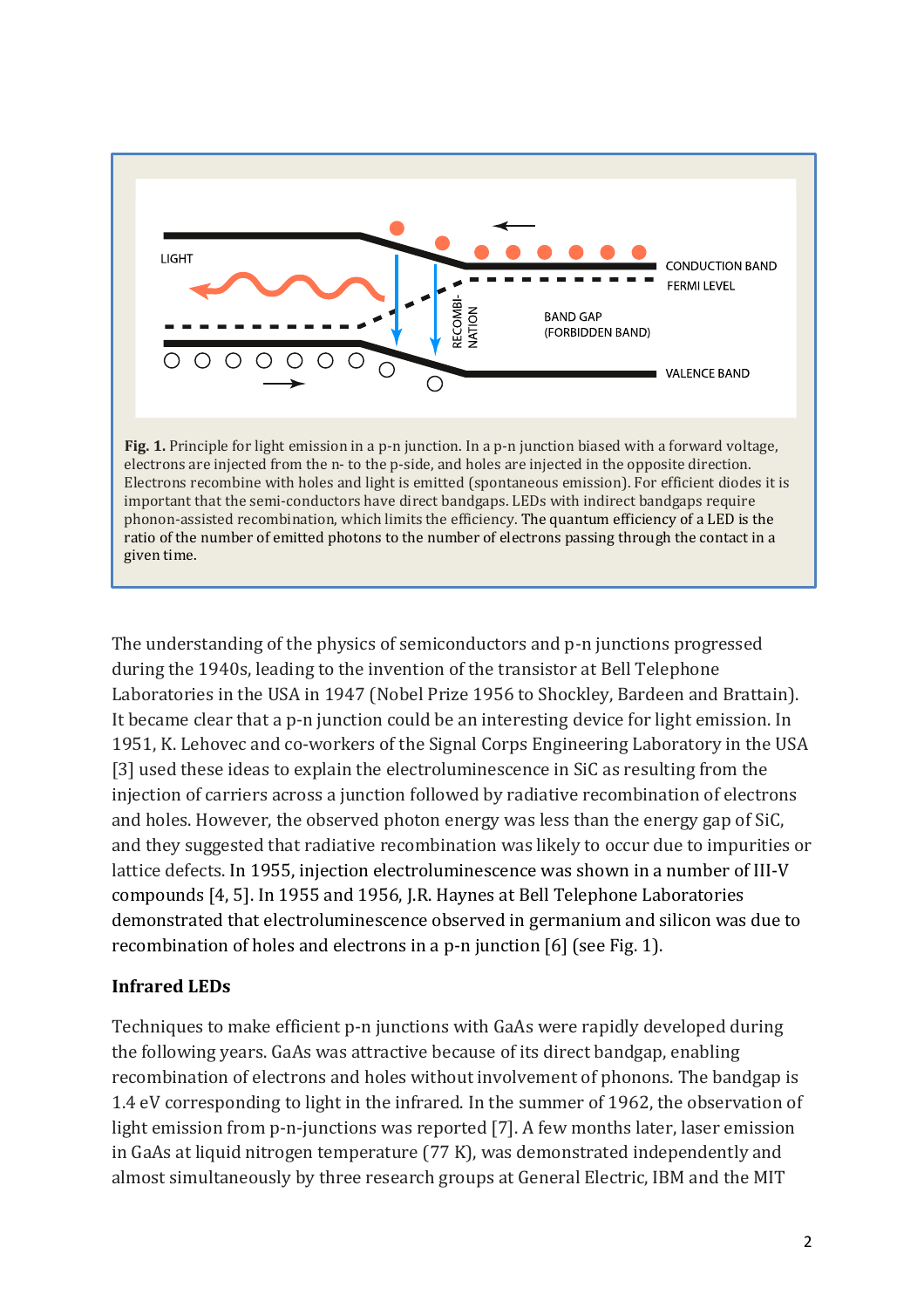Lincoln Laboratory, in the U.S. [8-10]. It would be a few years, however, before laser diodes became widely used. Thanks to the development of heterostructures (Nobel Prize 2000 to Z.I. Alferov and H. Kroemer), and later quantum wells, allowing for a better confinement of the carriers while reducing the losses, laser diodes could operate continuously at room temperature, with applications in a large variety of areas.

## **Visible LEDs**

Following early experiments at the end of the 1950s [11], progress in making efficient LEDs using GaP (indirect bandgap equal to 2.2 eV) was made in parallel by three research groups from Philips Central Laboratory in Germany (H.G. Grimmeiss), the Services Electronics Laboratories (SERL) in the UK (J.W. Allen) and Bell telephone laboratories in the USA (M. Gershenzon) [12-14]. They had different objectives, ranging from communication, lighting and television to indicator lamps for electronics and telephones. Using different dopants (*e.g.* Zn-O or N) at various concentrations, different wavelengths were generated ranging from red to green. By the late 1960s a number of manufacturers in different countries were making red and green LEDs based on GaP.

Mixed crystals including Ga, As, and P (GaP<sub>x</sub>As<sub>1-x</sub>) are interesting since the emission wavelength can be shorter than for GaAs, reaching the visible range while the bandgap is direct for x below 0.45. N. Holonyak Jr. and co-workers at the General Electric laboratory in the USA, began to work with  $GaP_xAs_{1-x}$  in the late 1950s, and succeeded in making p-n junctions and observing LED emission. Laser diode emission at 710 nm (red) was reported in 1962 [15].

## **Early work on blue LEDs**

The step to the emission of blue light proved to be considerably more difficult. Early attempts with ZnSe and SiC, with high indirect bandgaps, did not lead to efficient light emission. The material that enabled the development of blue LEDs was GaN (Gallium Nitride).

#### **Gallium Nitride**

GaN is a semiconductor of the III-V class, with Wurtzite crystal structure. It can be grown on a substrate of sapphire  $(Al_2O_3)$  or SiC, despite the difference in lattice constants. GaN can be doped, *e.g.* with silicon to n-type and with magnesium to ptype. Unfortunately, doping interferes with the growth process so that the GaN becomes fragile. In general, defects in GaN crystals lead to good electron conductivity, *i.e.* the material is naturally of n-type. GaN has a direct bandgap of 3.4 eV, corresponding to a wavelength in the ultraviolet.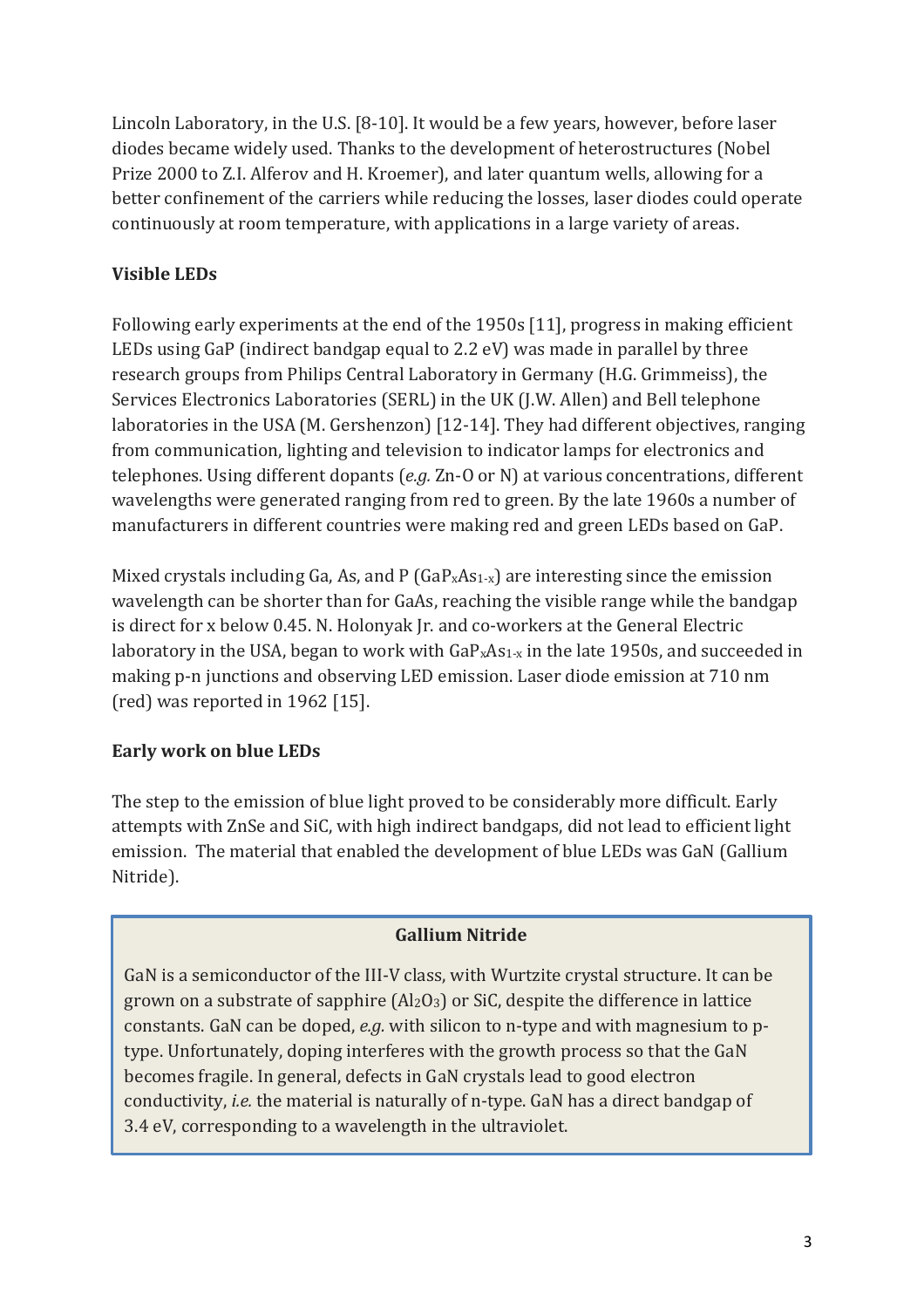

Already at the end of the 1950s, the possibility of a new lighting technology using GaN, the bandgap of which had just been measured, was seriously considered at Philips Research Laboratories. H.G. Grimmeiss and H. Koelmans obtained efficient photoluminescence from GaN over a wide spectral range using different activators and a patent was filed [16]. However, at that time it was very difficult to grow GaN crystals. Only small crystals, forming a powder, could be produced, in which p-n junctions could not be created. The researchers at Philips decided to concentrate on GaP instead (see above).

GaN crystals were more efficiently produced at the end of the 1960s by growing GaN on a substrate using the HVPE technique (Hydride Vapour Phase Epitaxy) [17]. A number of laboratories in the United States [18, 19], in Japan [20] and in Europe [21] studied the growth techniques and doping of GaN with the goal of developing blue LEDs, but material problems still seemed insurmountable. The surface roughness was not controlled, the HVPE-grown material was contaminated with transition metal impurities and p-doping was passivated due to the presence of hydrogen, forming complexes with acceptor dopants. The role of hydrogen was not understood at that time. J.I. Pankove, a leading scientist in the field, wrote in a review article from 1973 [22]: "*In spite of much progress in the study of GaN over the last two years, much remains to be done. The major goals in the technology of GaN should be: (1) the synthesis of strainfree single crystals, (2) the incorporation of a shallow acceptor in high concentrations*" (to provide effective p-doping). Again the research effort was halted due to lack of progress.

#### **New growth techniques**

In the 1970s, new crystal growth techniques, MBE (Molecular Beam Epitaxy) [23] and MOVPE (Metalorganic Vapour Phase Epitaxy) [24] were developed. Efforts were made to adapt these techniques for growing GaN [25]. Isamu Akasaki began studying GaN as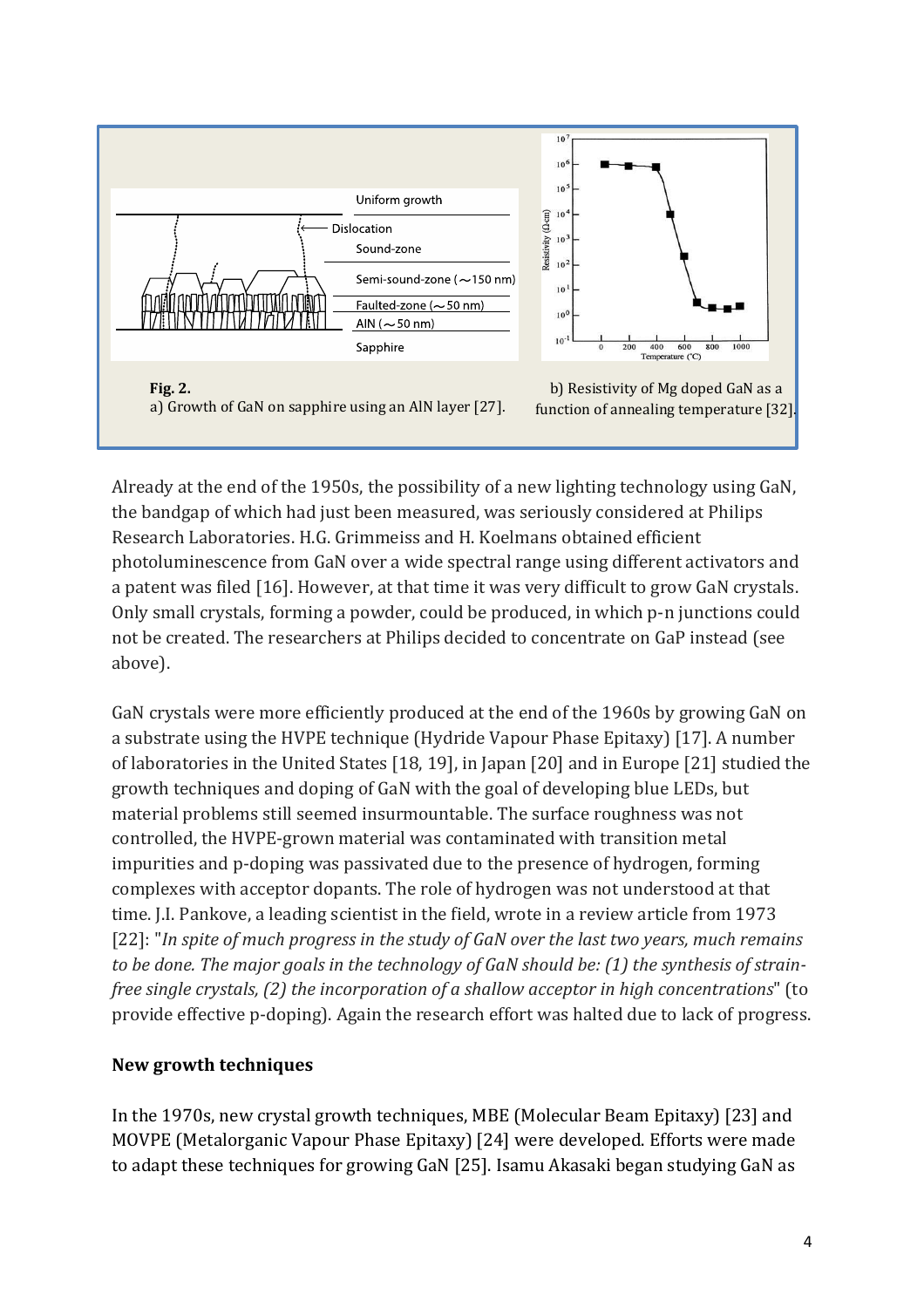early as 1974, at the time working at the Matsushita Research Institute in Tokyo. In 1981, he took up a professorship at Nagoya University and continued his research on GaN, together with Hiroshi Amano and other co-workers. It would take until 1986 before GaN with high crystal quality and good optical properties could be produced with the MOVPE technique [26]. The breakthrough was the result of a long series of experiments and observations. A thin layer (30 nm) of polycrystalline AlN was first nucleated on a substrate of sapphire at low temperature (500 °C) and then heated up to the growth temperature of GaN (1000 °C) . During the heating process, the layer develops a texture of small crystallites with a preferred orientation on which GaN can be grown. The density of dislocations of the growing GaN crystal is first high, but decreases rapidly after a few  $\mu$ m growth. A high quality surface could be obtained, which was very important to grow thin multilayer structures in the following steps of the LED development. In this way, high quality device-grade GaN was obtained for the first time (see Fig. 2a). GaN could also be produced with significantly lower background n-doping. Shuji Nakamura at Nichia Chemical Corporation, a small chemical company in Japan, later developed a similar method where AlN was replaced with a thin layer of GaN grown at low temperature [28].

#### **Doping of GaN**

A major problem for manufacturing p-n junctions was the difficulty to p-dope GaN in a controlled manner. At the end of the 1980s, Amano, Akasaki and co-workers made an important observation; they noted that when Zn-doped GaN was studied with a scanning electron microscope, it emitted more light [29], thus indicating better pdoping. In a similar way, when Mg-doped GaN was irradiated with low energy electrons, it resulted in better p-doping properties [30]. This was an important breakthrough and opened the way to p-n junctions in GaN.

The effect of electron irradiation was explained a few years later, in an article by Nakamura and co-workers [31]. Acceptors such as Mg or Zn form complexes with hydrogen and thus become passive. Electron beams dissociate these complexes and activate the acceptors. Nakamura showed that even a simple thermal treatment (annealing) leads to efficient activation of Mg acceptors. The effect of hydrogen on the neutralization of dopants was known from previous work using other materials by Pankove [32], G.F. Neumark Rothschild [33], and others.

A crucial step in developing efficient blue LEDs was the growth and p-doping of alloys (AlGaN, InGaN), which are necessary in order to produce heterojunctions. Such heterojunctions were realized in the early 90s in both Akasaki's and Nakamura's research groups [34, 35].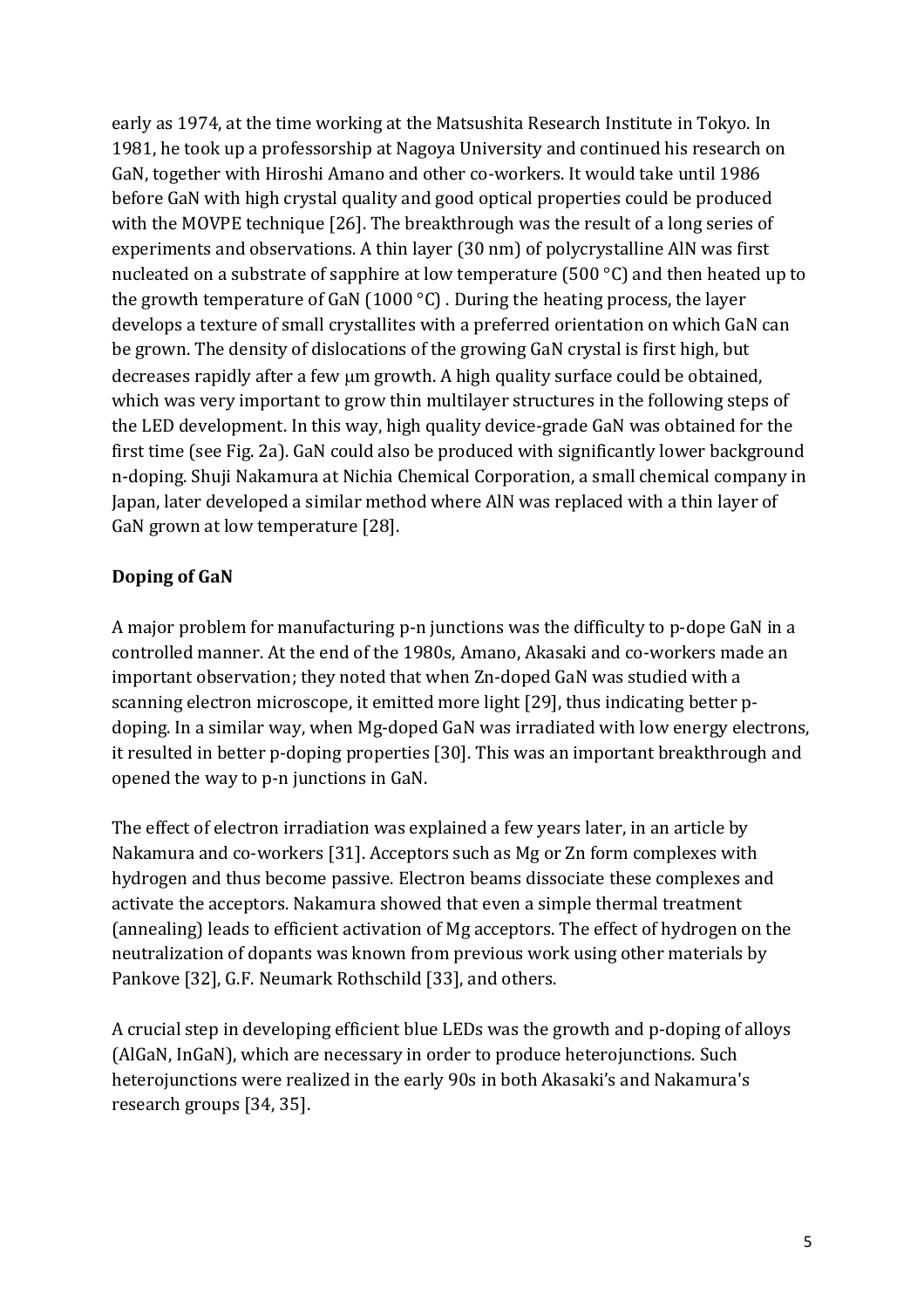

#### **Double heterostructures and quantum wells**

The development of infrared LEDs and laser diodes had shown that heterojunctions and quantum wells were essential to achieve high efficiency. In such structures holes and electrons are injected in a small volume where recombination occurs more efficiently and with minimal losses. Akasaki and co-workers developed structures based on AlGaN/GaN [36, 37] while Nakamura with great success exploited the combinations InGaN/GaN and InGaN/AlGaN for producing heterojunctions, quantum wells and multiple quantum wells [38]. In 1994, Nakamura and co-workers achieved a quantum efficiency of 2.7% using a double heterojunction InGaN/AlGaN (see Fig. 3) [39]. With these important first steps, the path was cleared towards the development of efficient blue LEDs and their application was open. Both teams have continued to develop blue LEDs, aiming towards higher efficiency, versatility and applications. Blue laser emission based on GaN was observed in 1995-1996 by both groups [40, 41].

Today's efficient GaN-based LEDs result from a long series of breakthroughs in basic materials physics and crystal growth, in device physics with advanced heterostructure design, and in optical physics for the optimization of the light out-coupling. The historical development of blue, green, red and "white" LEDs is summarized in the picture below.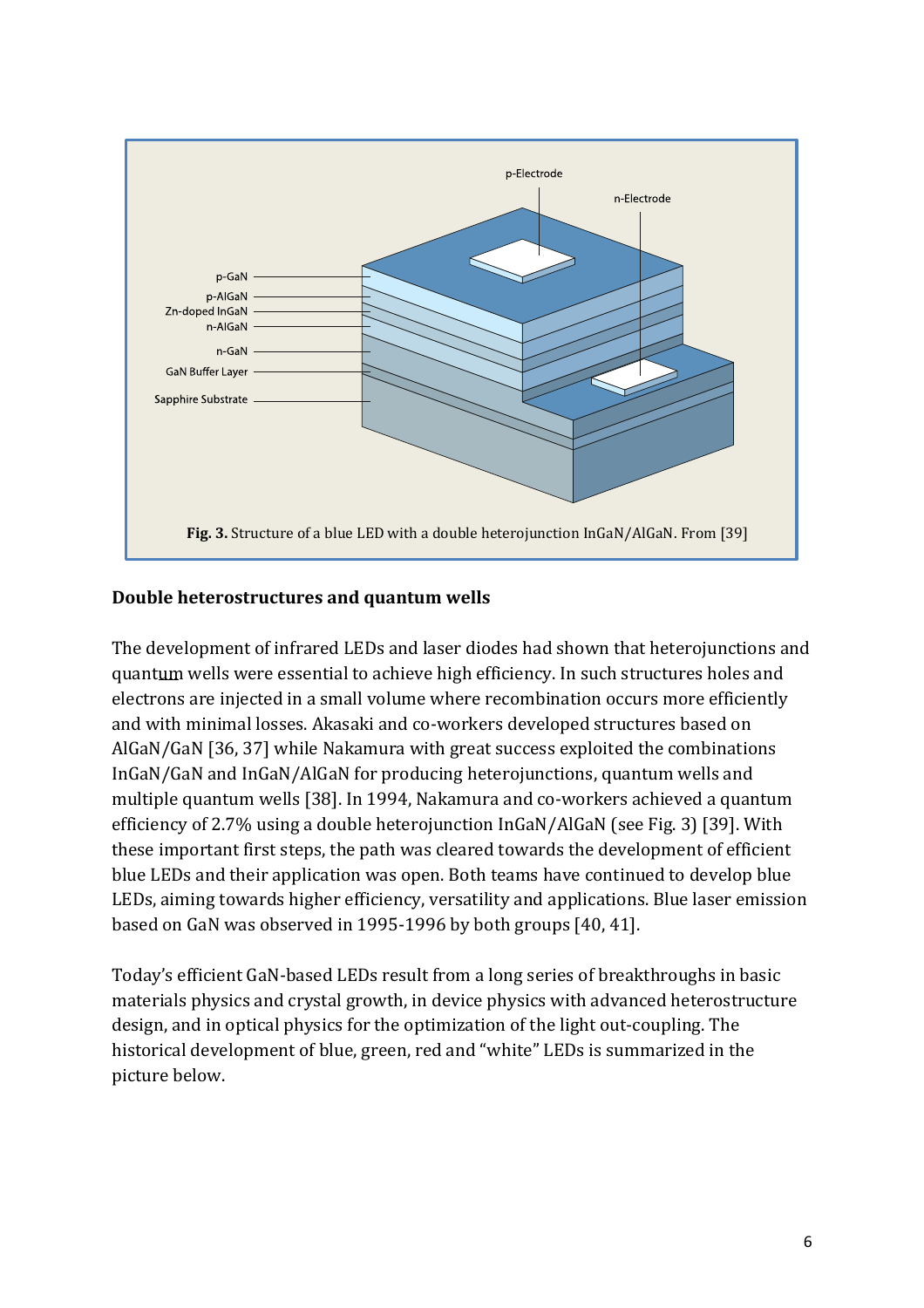

### **Applications**

Illumination technology is presently going through a revolution, namely the transition from light bulbs and fluorescent tubes to LEDs. The light bulb, invented by Thomas Edison in 1879, has a low efficiency  $\approx$  16 lm/W representing approximately 4% energy efficiency from electricity into light. A lumen is a unit used to characterize the light flux, which takes into account the eye's spectral response. The fluorescent tube, containing mercury and invented by P. Cooper Hewitt in 1900, reaches an efficiency of 70 lm/W. White LEDs currently reach more than 300 lm/W, representing more than 50% wallplug efficiency.

White LEDs used for lighting are often based on efficient blue LEDs that excite a phosphor so that the blue light is converted to white light. These high-quality LEDs with their very long lifetime (100 000 hours) are getting cheaper, and the market is currently exploding. A little further on in the future, three-colour LEDs may replace the combination of blue LED and phosphor for efficient lighting. This technology will allow for dynamic control of colour composition.

Replacing light bulbs and fluorescent tubes with LEDs will lead to a drastic reduction of electricity requirements for lighting. Since 20-30% of the electricity consumed in industrial economies is used for lighting, considerable efforts are presently being devoted to replacing old lighting technologies with LEDs.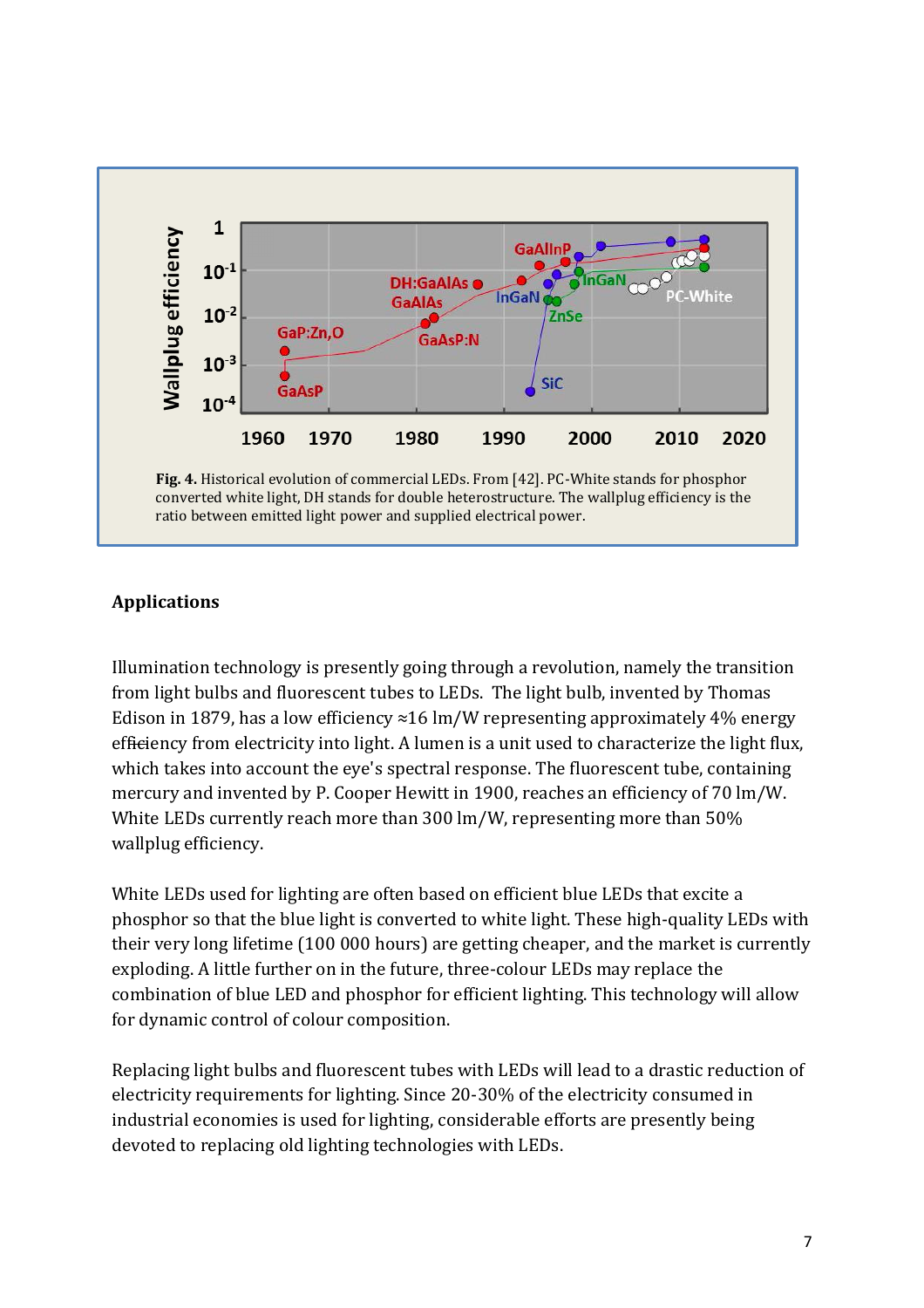Today, GaN-based LEDs provide the dominant technology for back-illuminated liquid crystal displays in many mobile phones, tablets, laptops, computer monitors, TV screens, etc. Blue and UV-emitting GaN diode lasers are also used in high-density DVDs, which has advanced the technology for storing music, pictures and movies. Future application may include the use of UV-emitting AlGaN/GaN LEDs for water purification, as UV light destroys the DNA of bacteria, viruses and microorganisms. In countries with insufficient or non-existent electricity grids, the electricity from solar panels stored in batteries during daylight, powers white LEDs at night. There, we witness a direct transition from kerosene lamps to white LEDs.

#### **References**

- 1. H.J. Round, *Electr. World*, **49**, 308 (1907).
- 2. O.V. Losev, *Telegrafi ya i Telefoniya bez Provodov* **44**, 485 (1927); *Phil. Mag.* **6,** 1024 (1928); *Compt. Rendu Acad. Sci.* **39**, 363 (1940); *USSR patent* 12191 (1929).
- 3. K. Lehovec, C.A. Accardo & E. Jamgochian, *Phys. Rev.* **83**, 603 (1951).
- 4. G.A. Wolff, R.A. Hebert & J.D. Broder, *Phys. Rev.* **100**, 1144 (1955).
- 5. R. Braunstein, *Phys. Rev.* **99**, 1892 (1955).
- 6. J.R. Haynes, *Phys. Rev.* **98**, 1866 (1955); J.R. Haynes & W.C. Westphal, *Phys. Rev.* **101**, 1676 (1956).
- 7. J.I. Pankove, *Phys. Rev. Lett.* **9**, 283-285 (1962); J.I. Pankove & J.E. Berkeyheiser, *Proc. IRE*, **50**, 1976-1977 (1962); R.J. Keyes & T.M. Quist, *Proc. IRE*, **50**, 1822-1823 (1962).
- 8. R.N. Hall, G.E. Fenner, J.D. Kingsley, T.J. Soltys & R.O. Carlson, *Phys. Rev. Lett.* **9,** 366– 368 (1962).
- 9. M.I. Nathan, W.P. Dumke, G. Burns, F.H. Dill & G. Lasher, *Appl. Phys. Lett.* **1,** 62–63 (1962).
- 10. T.M. Quist, R.H. Rediker *et al., Appl. Phys. Lett.* **1,** 91 (1962).
- 11. G.A. Wolff, R.A. Hebert & J.D. Broder, *Phys. Rev.* **100**, 1144 (1955); D.A. Holt, G.F. Alfrey & C.S. Wigglins, *Nature* **181**, 109 (1958).
- 12. H.G. Grimmeiss & H. Koelmans, *Phys. Rev.* **123**, 1939 (1961); H.G. Grimmeiss & H. Scholz, *Phys. Lett.* **8**, 233 (1964).
- 13. J. Starkiewicz & J.W. Allen, *J. Phys. Chem. Solids* **23**, 881 (1962).
- 14. M. Gershenzon & R.M. Mikulyak, *J. Appl. Phys.* **32**, 1338 (1961).
- 15. N. Holonyak & S.F. Bevacqua, *Appl. Phys. Lett.* **1,** 82 (1962).
- 16. H.G. Grimmeiss and H. Koelmans, *Z. f. Naturforsch.* **14a**, 264 (1959); **15**, 799 (1960); H.G. Grimmeiss, H. Koelmans & I.B. Maak, *German patent*, DBP 1 077 330 (1960).
- 17. H.P. Maruska & J.J. Tietjen, *Appl. Phys. Lett.* **15**, 327 (1969).
- 18. R. Dingle, D.D. Sell, S.E. Stokowski & M. Ilegems, *Phys. Rev. B* **4**, 1211 (1971).
- 19. J.I Pankove, E.A. Miller, D. Richman & J.E. Berkeyheiser, *J. Lumin.***4**, 63, (1971); **8**, 89 (1973); H.P. Maruska, D.A. Stevenson and J.I. Pankove, *Appl. Phys. Lett.* **22**, 303 (1973).
- 20. M. Sano & M. Aoki, *Jpn. J. Appl. Phys.* **15**, 1943 (1976).